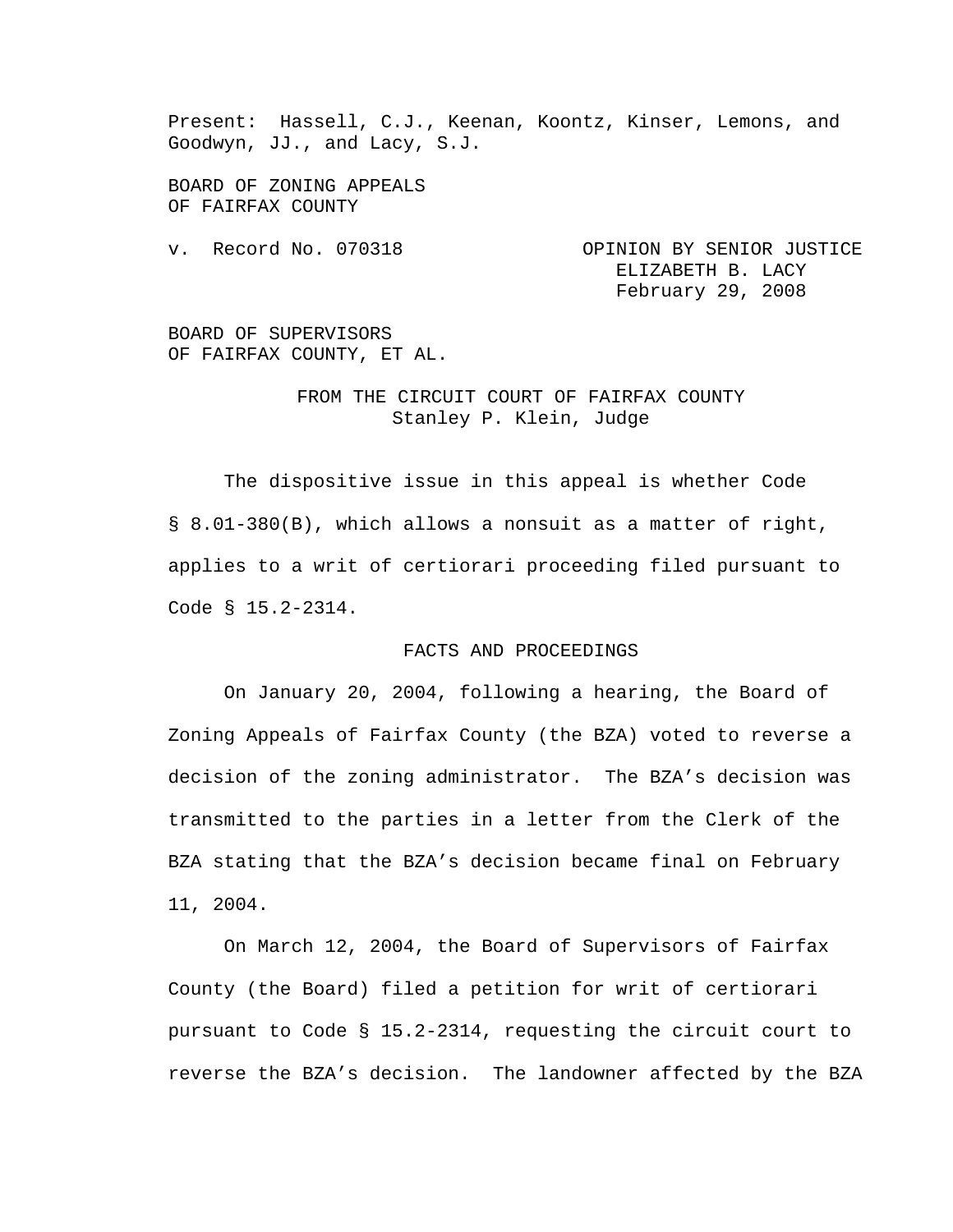decision filed a demurrer and plea in bar asserting, among other things, that the petition for writ of certiorari was not filed within 30 days of the January 20, 2004 decision of the BZA as required by Code § 15.2-2314 and, therefore, was untimely. The BZA filed a "response" to the demurrer supporting the landowners' arguments.

While the demurrer and plea in bar were pending, this Court rendered its opinion in West Lewinsville Heights Citizens Association v. Board of Supervisors, 270 Va. 259, 268, 618 S.E.2d 311, 315-16 (2005), holding that the 30-day appeal period set out in Code § 15.2-2314 runs from the date of the BZA's decision. The circuit court subsequently wrote to counsel stating that the West Lewinsville Heights decision "appears to mandate dismissal of this matter" and asked for the Board's position in light of the decision. Before the circuit court ruled on the issue, the Board filed a motion for nonsuit pursuant to Code § 8.01-380(B). The BZA opposed the nonsuit motion arguing that a nonsuit was not available in this type of statutory certiorari proceeding.

The circuit court granted the Board's nonsuit motion by order entered June 13, 2006, and further held that the tolling provision of Code §  $8.01-229(E)(3)$  was applicable to the nonsuit granted by the circuit court. The BZA filed this appeal.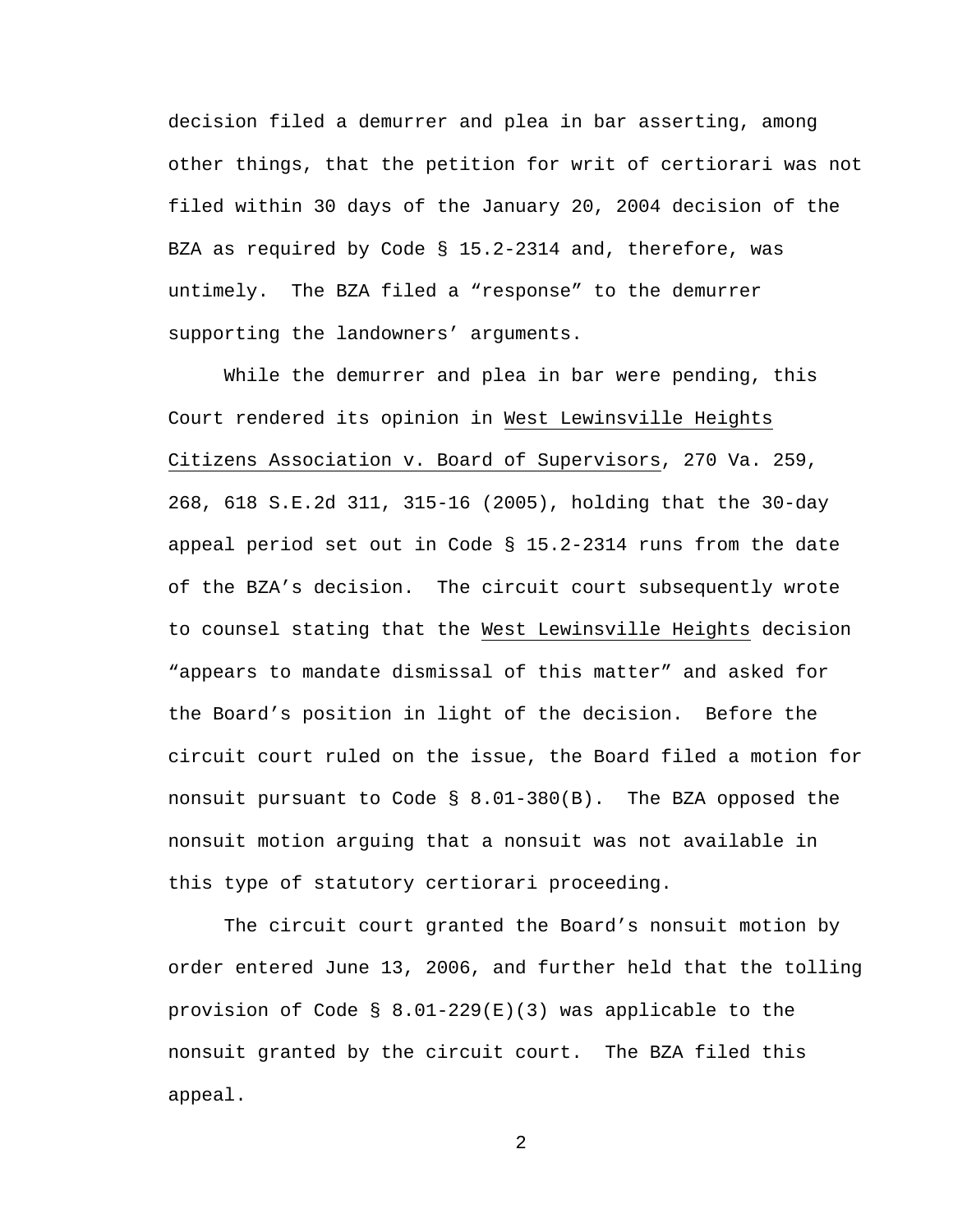## DISCUSSION

On appeal, the BZA first asserts that the circuit court erred in concluding that a nonsuit could be granted pursuant to Code § 8.01-380(B) in this proceeding filed under Code § 15.2-2314.

In reaching its decision, the circuit court, quoting Thomas Gemmell, Inc. v. Svea Fire & Life Insurance Co., 166 Va. 95, 97, 184 S.E. 457, 458 (1936), acknowledged that "a nonsuit is 'unsuited to pure appellate procedure,'" but, relying on Virginia Beach Beautification Commission v. Board of Zoning Appeals, 231 Va. 415, 417, 344 S.E.2d 899, 901 (1986), the circuit court observed that the "true nature of a circuit court proceeding on a petition for writ of certiorari from a BZA determination appears to be unsettled." The circuit court then concluded that the proceeding did not qualify as an appellate proceeding because Code § 15.2-2314 allows the circuit court to take additional evidence or conduct "in essence, an evidentiary trial." Therefore, according to the circuit court, a nonsuit is not precluded in a proceeding filed pursuant to Code § 15.2-2314. We do not agree with the circuit court's characterization of the proceeding.

Code § 15.2-2314 provides: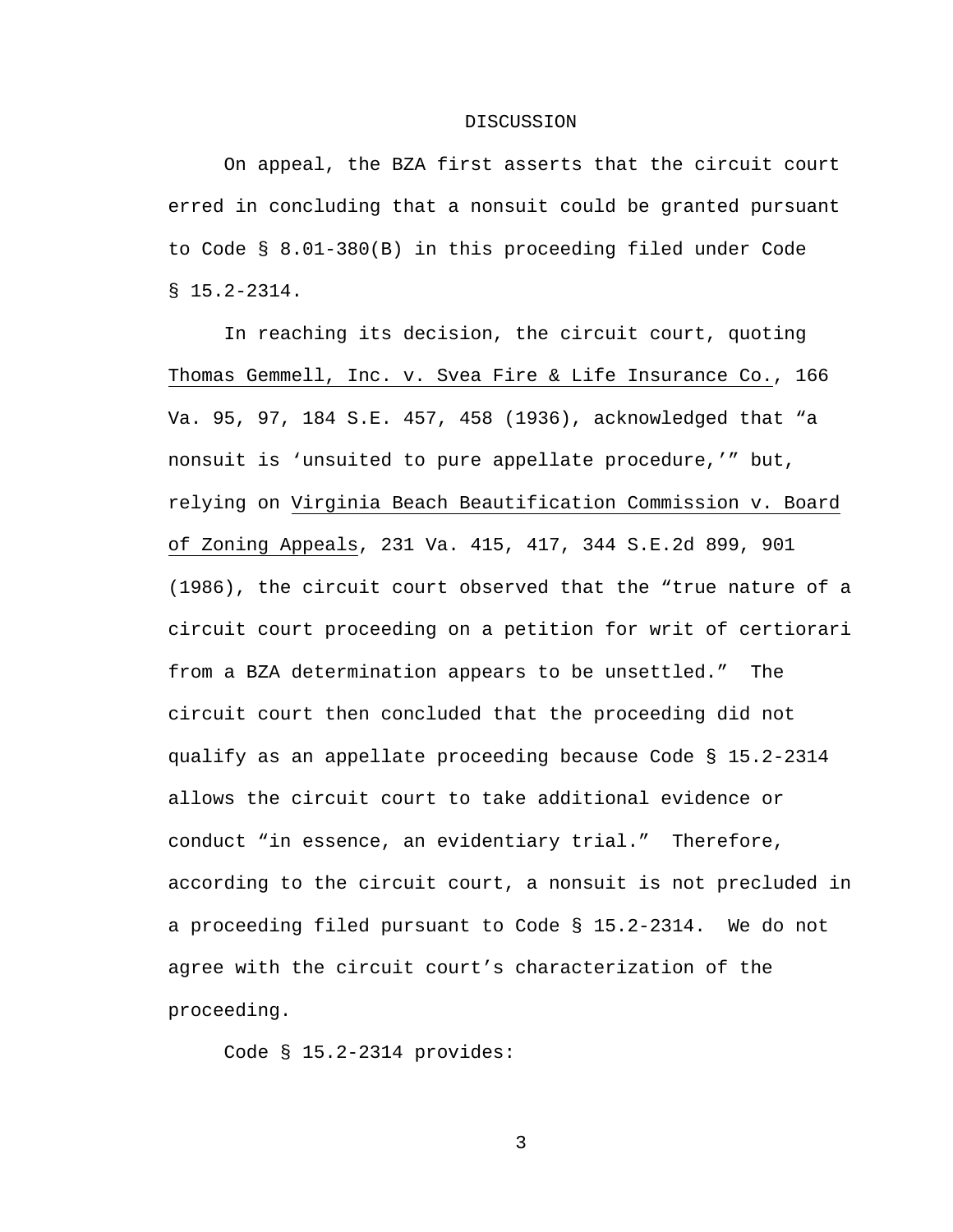## **Certiorari to review decision of board.**  Any person or persons jointly or severally aggrieved by any decision of the board of zoning appeals, or any aggrieved taxpayer or any officer, department, board or bureau of the locality, may file with the clerk of the circuit court for the county or city a petition specifying the grounds on which aggrieved within 30 days after the final decision of the board.

Upon the presentation of such petition, the court shall allow a writ of certiorari to review the decision of the board of zoning appeals and shall prescribe therein the time within which a return thereto must be made and served upon the relator's attorney, which shall not be less than 10 days and may be extended by the court. The allowance of the writ shall not stay proceedings upon the decision appealed from, but the court may, on application, on notice to the board and on due cause shown, grant a restraining order.

The board of zoning appeals shall not be required to return the original papers acted upon by it but it shall be sufficient to return certified or sworn copies thereof or of the portions thereof as may be called for by the writ. The return shall concisely set forth such other facts as may be pertinent and material to show the grounds of the decision appealed from and shall be verified.

If, upon the hearing, it shall appear to the court that testimony is necessary for the proper disposition of the matter, it may take evidence or appoint a commissioner to take evidence as it may direct and report the evidence to the court with his findings of fact and conclusions of law, which shall constitute a part of the proceedings upon which the determination of the court shall be made. The court may reverse or affirm, wholly or partly, or may modify the decision brought up for review.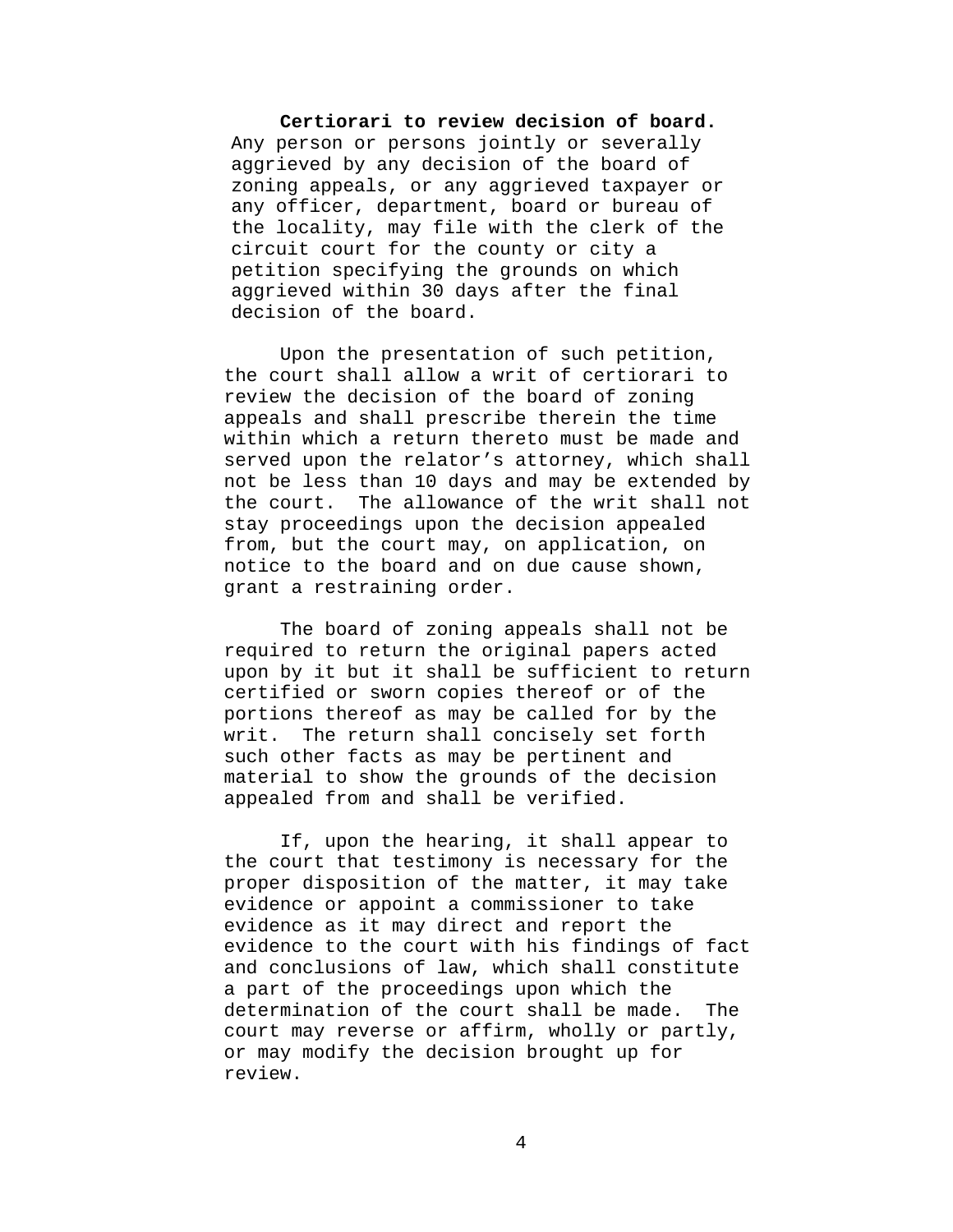In the case of an appeal from the board of zoning appeals to the circuit court of an order, requirement, decision or determination of a zoning administrator or other administrative officer in the administration or enforcement of any ordinance or provision of state law, or any modification of zoning requirements pursuant to § 15.2-2286, the findings and conclusions of the board of zoning appeals on questions of fact shall be presumed to be correct. The appealing party may rebut that presumption by proving by a preponderance of the evidence, including the record before the board of zoning appeals, that the board of zoning appeals erred in its decision. Any party may introduce evidence in the proceedings in the court. The court shall hear any arguments on questions of law de novo.

In the case of an appeal by a person of any decision of the board of zoning appeals that denied or granted an application for a variance, or application for a special exception, the decision of the board of zoning appeals shall be presumed to be correct. The petitioner may rebut that presumption by showing to the satisfaction of the court that the board of zoning appeals applied erroneous principles of law, or where the discretion of the board of zoning appeals is involved, the decision of the board of zoning appeals was plainly wrong and in violation of the purpose and intent of the zoning ordinance.

Costs shall not be allowed against the board, unless it shall appear to the court that it acted in bad faith or with malice in making the decision appealed from. In the event the decision of the board is affirmed and the court finds that the appeal was frivolous, the court may order the person or persons who requested the issuance of the writ of certiorari to pay the costs incurred in making the return of the record pursuant to the writ of certiorari. If the petition is withdrawn subsequent to the filing of the return, the board may request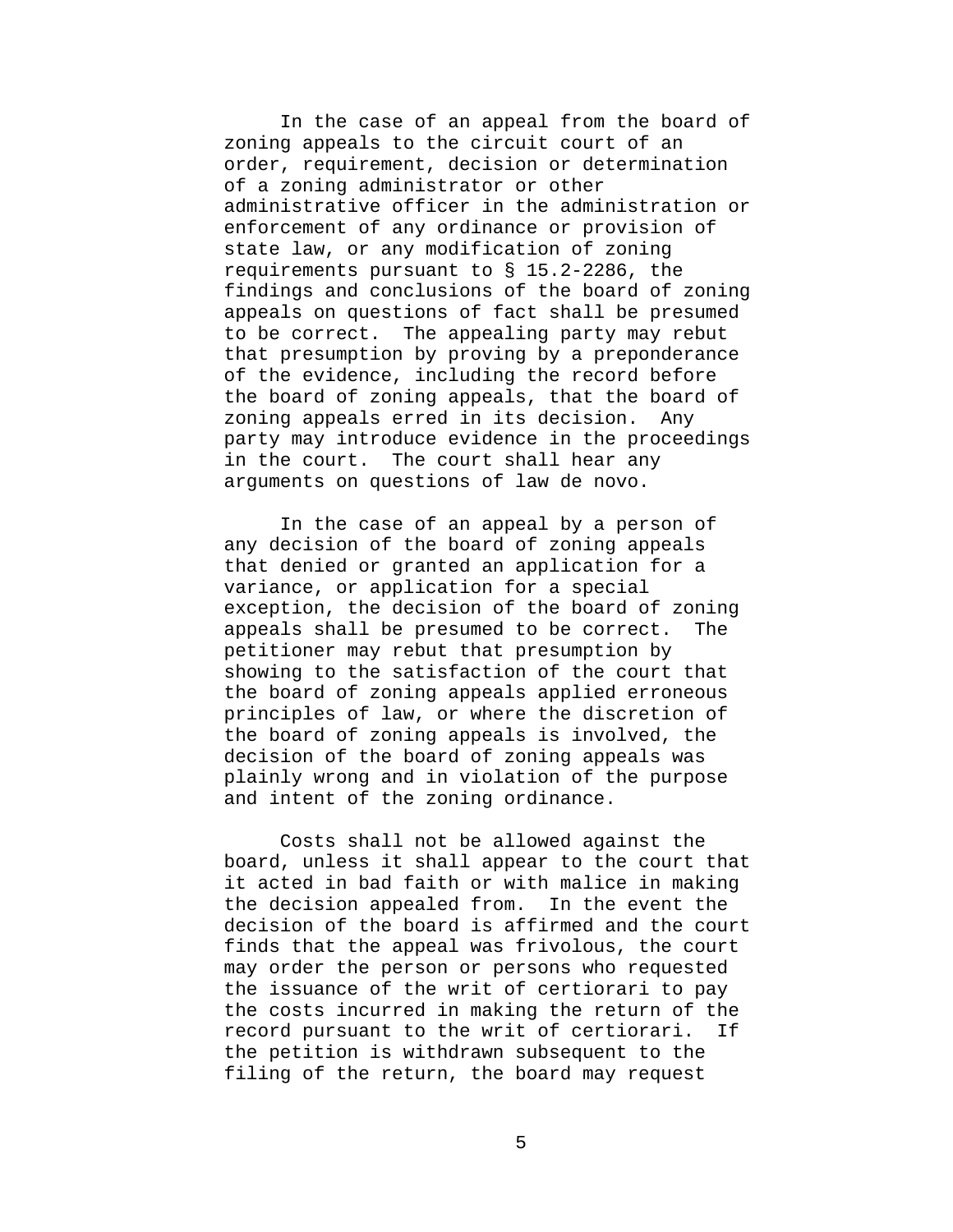that the court hear the matter on the question of whether the appeal was frivolous.

The language of Code  $\S$  15.2-2314 demonstrates that a proceeding filed pursuant to this section has the indicia of an appeal in which the circuit court acts as a reviewing tribunal rather than as a trial court resolving an issue in the first instance. The section is entitled "Certiorari to review decision of board." Code § 15.2-2314 (emphasis added). See Krummert v. Commonwealth, 186 Va. 581, 584, 43 S.E.2d 831, 832 (1947) (while not technically part of the statute, the heading has long been regarded as "valuable and indicative of legislative intent"). The statute refers to the proceeding as an "appeal" no less than seven times. Furthermore, the section limits the circuit court's disposition authority. The circuit court may "reverse or affirm, . . . or may modify the decision brought up for review." Code § 15.2-2314. This limitation on the circuit court's disposition authority along with the description of the court's action as "reviewing" the decision of the BZA, indicates that the legislature considered the proceeding as a form of appellate review, rather than a proceeding resolving the issue in the first instance. The discretionary option of taking additional evidence is insufficient to transform the nature of the proceeding from an appeal to a trial. See Gemmell, 166 Va. at 98, 184 S.E. at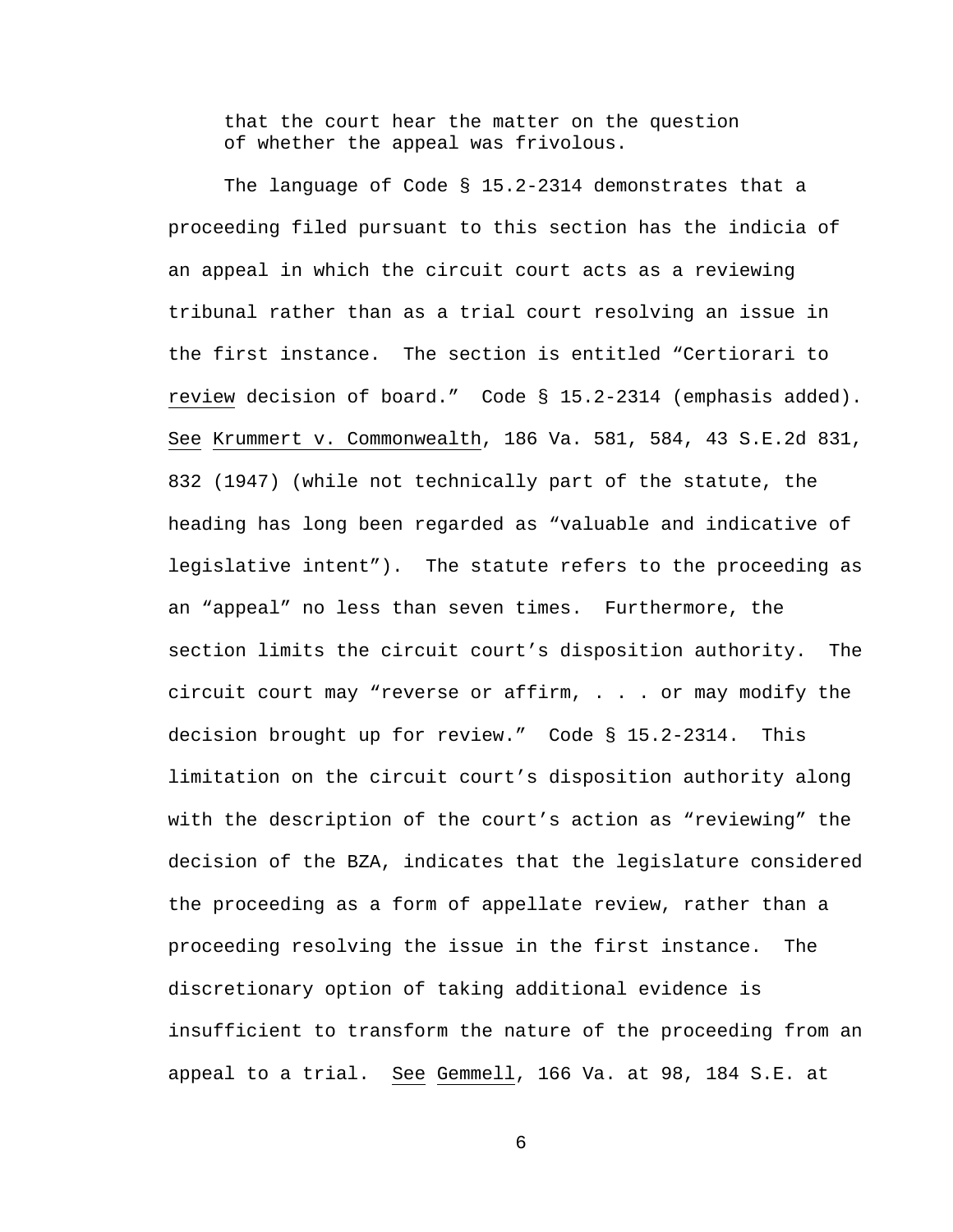458 (court not engaged in appellate review when it hears matter de novo and may disregard judgment of lower tribunal). Accordingly, we conclude that a petition for certiorari filed pursuant to Code § 15.2-2314 is in the nature of an appeal, and as we observed in Gemmell, an appeal is unsuited to a nonsuit. See also City of Norfolk v. County of Norfolk, 194 Va. 716, 723, 75 S.E.2d 66, 70 (1953).

In granting the Board's motion for a nonsuit, the circuit court also concluded that a nonsuit was authorized by Code § 8.01-380(B) because the certiorari petition was a "cause of action." This conclusion was based on a single sentence in Code § 8.01-380(B) providing that one nonsuit "may be taken to a cause of action . . . as a matter of right."

In determining whether the sentence relied upon by the circuit court authorizes a nonsuit in the instant proceeding, we consider the section as a whole. See Cummings v. Fulghum, 261 Va. 73, 77, 540 S.E.2d 494, 496 (2001) (considering "a statute in its entirety, rather than by isolating particular words or phrases"), Earley v. Landsidle, 257 Va. 365, 369, 514 S.E.2d 153, 156 (1999). Our review demonstrates that Code § 8.01-380 applies to trial proceedings, not proceedings in the nature of an appeal, such as a petition for certiorari filed pursuant to Code § 15.2-2314.

Code § 8.01-380 states: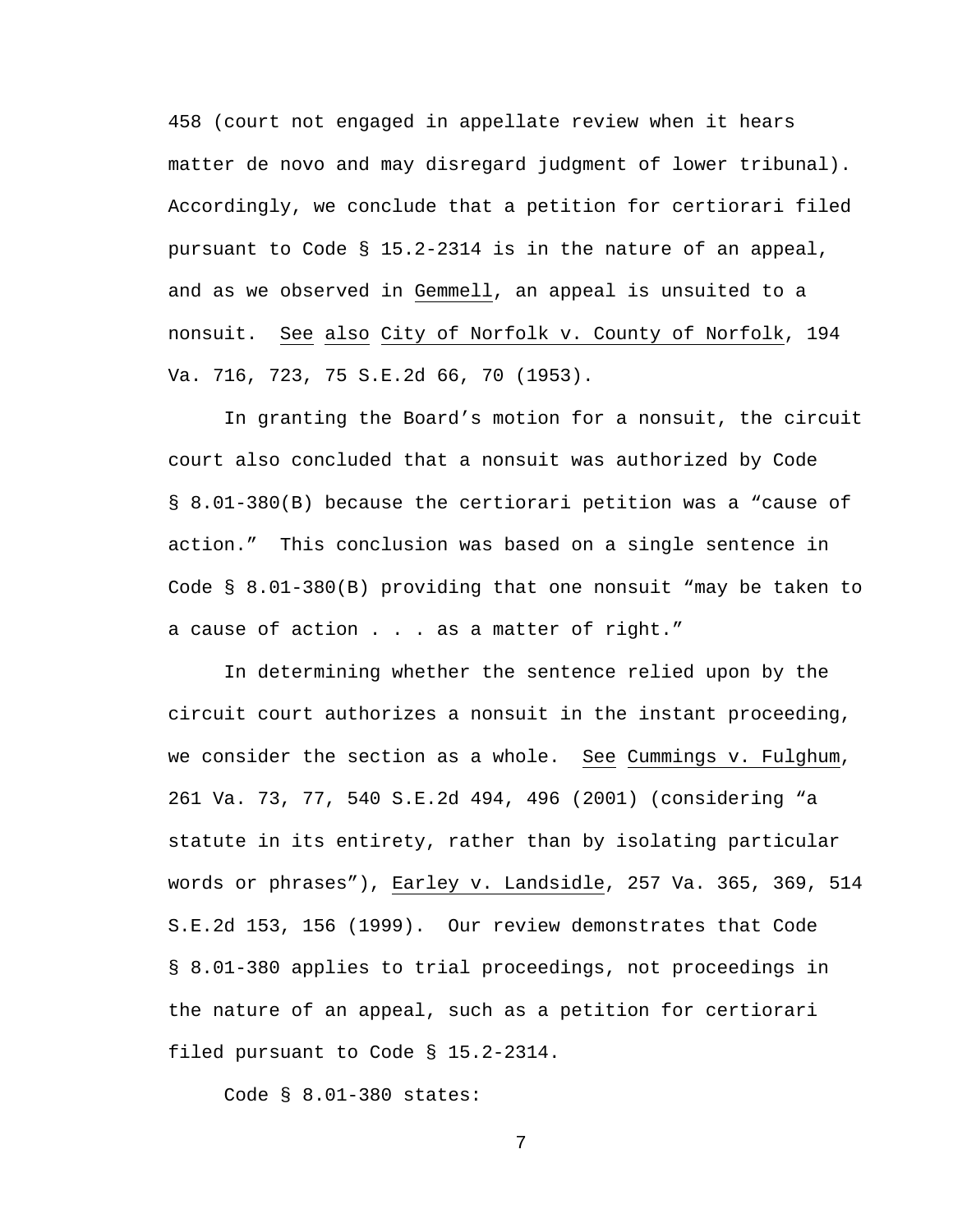A. A party shall not be allowed to suffer a nonsuit as to any cause of action or claim, or any other party to the proceeding, unless he does so before a motion to strike the evidence has been sustained or before the jury retires from the bar or before the action has been submitted to the court for decision. After a nonsuit no new proceeding on the same cause of action or against the same party shall be had in any court other than that in which the nonsuit was taken, unless that court is without jurisdiction, or not a proper venue, or other good cause is shown for proceeding in another court, or when such new proceeding is instituted in a federal court. If after a nonsuit an improper venue is chosen, the court shall not dismiss the matter but shall transfer it to the proper venue upon motion of any party.

B. Only one nonsuit may be taken to a cause of action or against the same party to the proceeding, as a matter of right, although the court may allow additional nonsuits upon reasonable notice to counsel of record for all defendants and upon a reasonable attempt to notify any party not represented by counsel, or counsel may stipulate to additional nonsuits. The court, in the event additional nonsuits are allowed, may assess costs and reasonable attorneys' fees against the nonsuiting party. When suffering a nonsuit, a party shall inform the court if the cause of action has been previously nonsuited. Any order effecting a subsequent nonsuit shall reflect all prior nonsuits and shall include language that reflects the date of any previous nonsuit together with the court in which any previous nonsuit was taken.

C. If notice to take a nonsuit of right is given to the opposing party within seven days of trial, the court in its discretion may assess against the nonsuiting party reasonable witness fees and travel costs of expert witnesses scheduled to appear at trial, which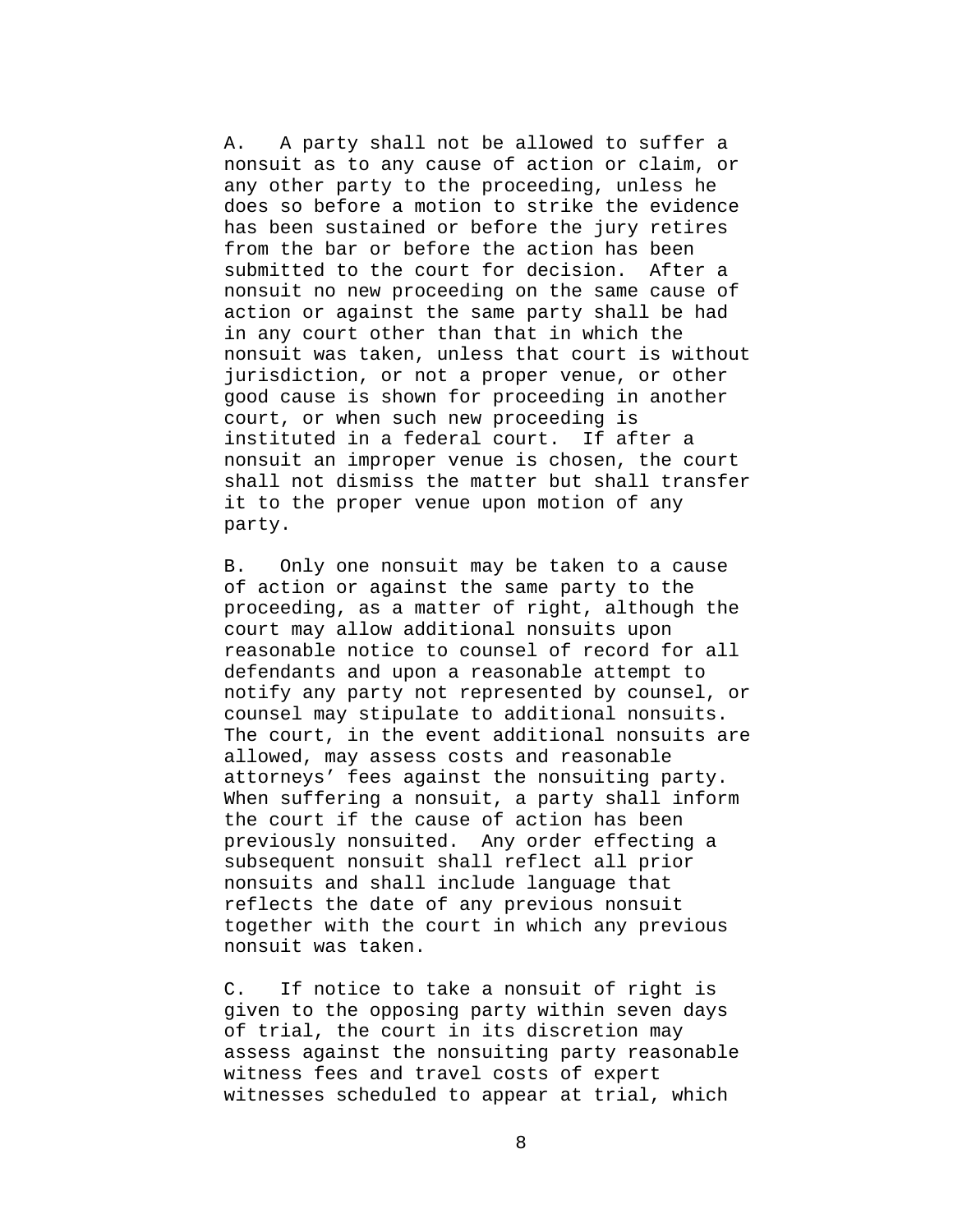are actually incurred by the opposing party solely by reason of the failure to give notice at least seven days prior to trial. The court shall have the authority to determine the reasonableness of expert witness fees and travel costs.

D. A party shall not be allowed to nonsuit a cause of action, without the consent of the adverse party who has filed a counterclaim, cross claim or third-party claim which arises out of the same transaction or occurrence as the claim of the party desiring to nonsuit unless the counterclaim, cross claim or thirdparty claim can remain pending for independent adjudication by the court.

Subsection (A) of Code § 8.01-380 discusses the refiling of the action after a nonsuit has been granted in terms of venue and "another court," including federal courts. Such refiling opportunities are not available in the appellate context. Furthermore, subsection (C) states that a party seeking a nonsuit as a matter of right risks incurring the costs of the opposing party's witness fees and expert witness travel expenses if the opposing party is not notified of the nonsuit seven days prior to trial. Code § 8.01-380(C). Again, expert witnesses, their fees and costs, are elements of a trial, not of an appellate proceeding.

 In summary, a proceeding filed pursuant to Code § 15.2- 2314 is a proceeding in the nature of an appeal, not a trial proceeding. Code § 8.01-380 applies to trial, not appellate, proceedings. Accordingly we will reverse the judgment of the